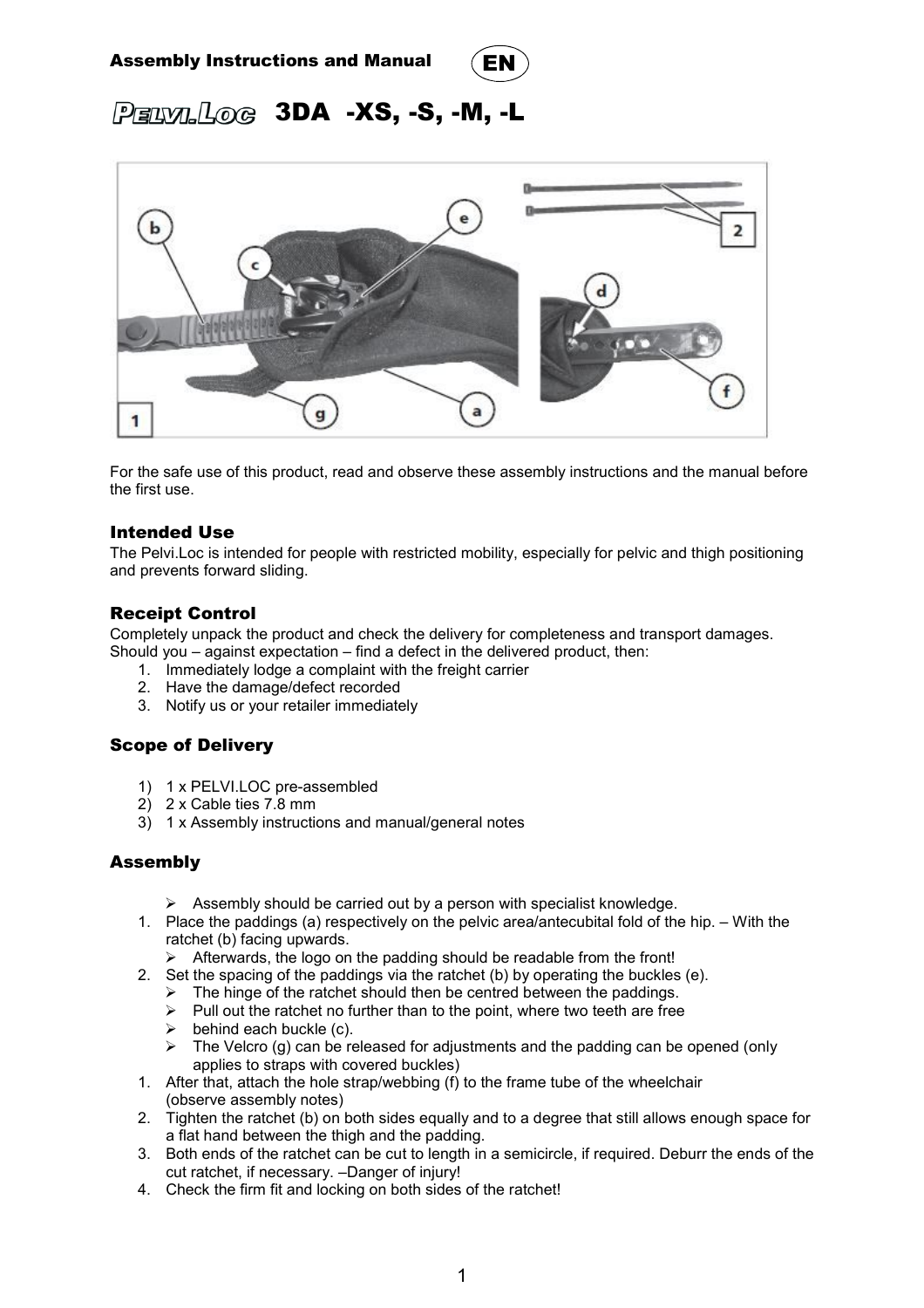### Manual

# Safety Notes

In spite of their stable construction, components like the hole straps, webbings, ratchets and paddings are subject to wear and tear. It is therefore recommended to perform a thorough inspection of the PELVI.LOC every 6 Months. It is thereby important to make sure the rivet and screw connections are firmly secure!

- $\triangleright$  Before using the product, ensure that it is in a serviceable condition and that it fits correctly.  $-$ Danger of accidents!
- $\geq$  Do not patch up and/or glue up and reuse damaged components such as webbing/ punctured strap (f), ratchet (b) or padding (a). –Danger of accidents!
- $\triangleright$  Do not sit on the paddings danger of bruising, especially by the catches (c)!
- Do not lift the wheelchair by the PELCI.LOC. Danger of accidents!
- $\triangleright$  Be careful that your hands do not get caught between the hole strap and the frame or seat tube. Danger of crushing!
- $\triangleright$  Do not use the PELVI.LOC, if there are any bruises,
- $\triangleright$  wounds or other not well-healed injuries in the area where the paddings will be. -Danger of injury!
- $\triangleright$  Do not use the PELVI.LOC in case of osteoporosis, brittle bone disease or severe circulatory disorders. –Danger of injury!
- $\triangleright$  After cleaning, ensure the correct functioning of the PELVI.LOC!
- > A damaged PELVI.LOC must be replaced immediately. -Danger of accidents!

#### Attention:

The PELVI.LOC is not part of the restraint system for the wheelchair and/or user during transport in a vehicle for the transport of disabled persons.

 $\triangleright$  Neither the manufacturer nor the distributor will be liable, in the sense of product liability, for damages or risks caused by unattended children with regard to the product.

### **Handling**

- 1. To use the PELVI.LOC, place the paddings (a) on the thighs. Attention:
	- Make sure that there are no items under the padding! This will prevent painful bruises.
- 2. After that, guide the ratchet (b) through the corresponding catch. For that, operate the corresponding pressure buckle (e).
- 3. Then, tighten the ratchet (b) to a degree that still allows enough space for a flat hand between the thigh and the padding.
- 4. Make sure that the catches (c) engage with the teeth of the ratchet! o Check the tension!

**To open the PELVI.LOC,** operate the catch (c) and pull out the ratchet.

 $\triangleright$  Make sure that the paddings do not get caught between the stokes of the driving wheel!

### Cleaning and Disinfection

- $\triangleright$  Machine washable up to 40 degrees.
- $\triangleright$  Thermochemical disinfection possible by adding ELTRA 40 when washing
- $\triangleright$  No spinning
- $\triangleright$  Not dryer-proof

#### Maintenance

Inspect the PELVI.LOC for damages and check the functioning on a regular basis.

### Repair

Immediately replace defective PELVI.LOC systems.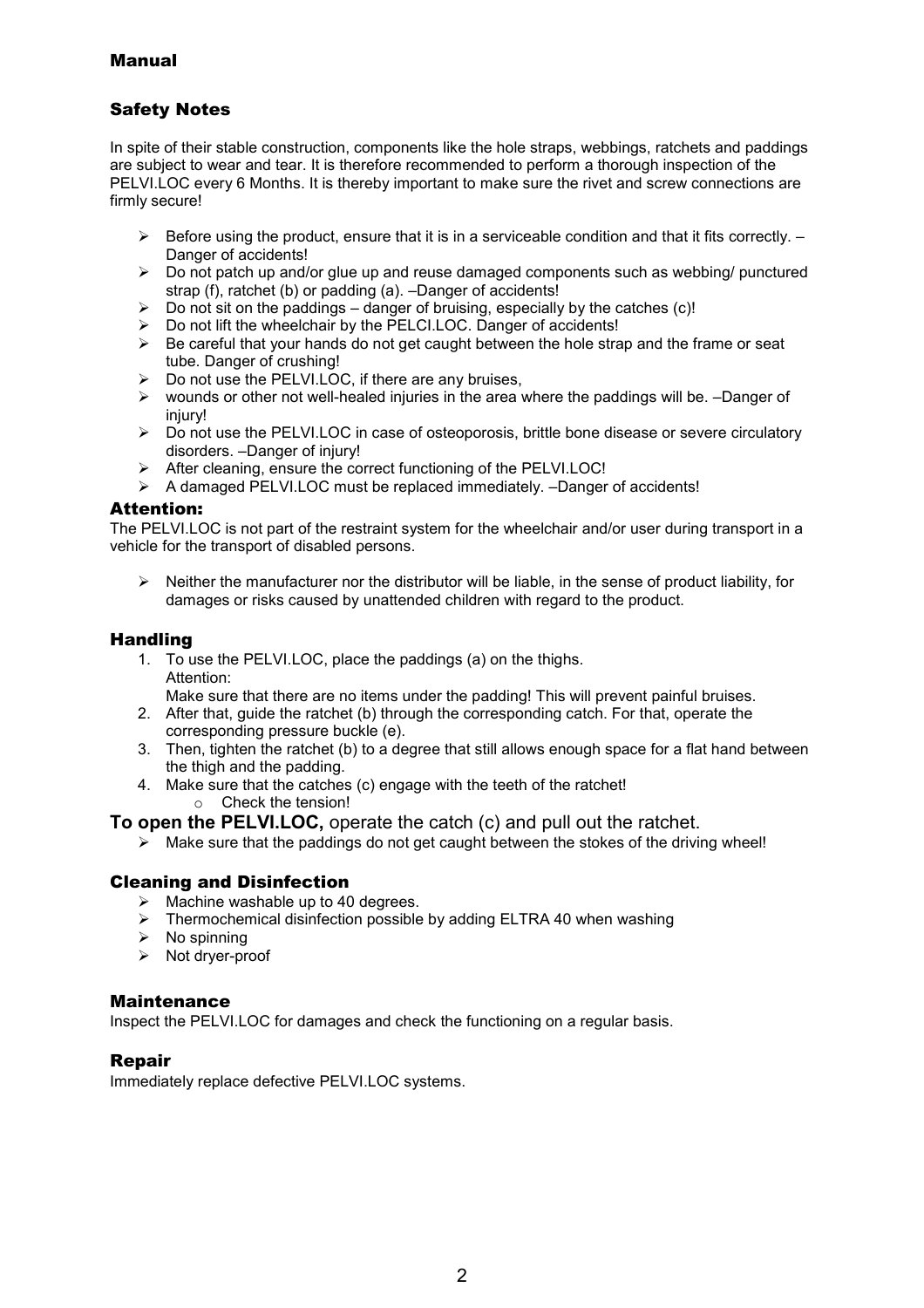# **Disposal**

- The packaging is recyclable.
- The metal parts can be disposed of through scrap metal recycling.
- Plastic parts are suitable for plastic recycling.
- The disposal must be made according to national statutory provisions.
- Please inquire with your city or municipal administration about local disposal services.

## Technical Data

| Seat width:     | <b>XS</b> | 16 to 24 cm        |  |
|-----------------|-----------|--------------------|--|
| Padding size:   | <b>XS</b> | $17.5 \times 9$ cm |  |
| Weight:         | <b>XS</b> | Approximately      |  |
|                 |           | 22C                |  |
| Predetermined   | <b>XS</b> | At                 |  |
| breaking point: |           | approximately      |  |
|                 |           |                    |  |

| Seat width:     | S | 20 to 32 cm   |  |
|-----------------|---|---------------|--|
| Padding size:   | S | 20 x 11 cm    |  |
| Weight:         | S | Approximately |  |
|                 |   | 220           |  |
| Predetermined   | S |               |  |
| breaking point: |   | approximately |  |
|                 |   |               |  |

| Seat width:     | м | 30 to 40 cm   |  |
|-----------------|---|---------------|--|
| Padding size:   | М | 23 x 13 cm    |  |
| Weight:         | М | Approximately |  |
|                 |   | 280           |  |
| Predetermined   | М | At            |  |
| breaking point: |   | approximately |  |
|                 |   |               |  |

| Seat width:     | 36 to 46 cm   |  |
|-----------------|---------------|--|
| Padding size:   | 25.5 x 14cm   |  |
| Weight:         | Approximately |  |
|                 | 280           |  |
| Predetermined   | At            |  |
| breaking point: | approximately |  |
|                 |               |  |

| Ratchet size: XS-S | $1.9 \times 0.2 \times 17.0$ cm |
|--------------------|---------------------------------|
| Ratchet size: M-L  | $2.4 \times 0.2 \times 17.0$ cm |

# Warranty

We a provide warranty for the product in accordance with the legal

provisions. This warranty includes material and processing defects. This does not include wear parts and components/assemblies that are subject to intended wear and tear as well as damages that are the result of excessive strain, faulty handling, forcible damage or unauthorised modification/repair. If you wish to make a warranty claim, please inquire with the retailer you purchased the product from. For product liability reasons, repairs and maintenance work must only be conducted by authorised speciality retailers, using original spare parts.